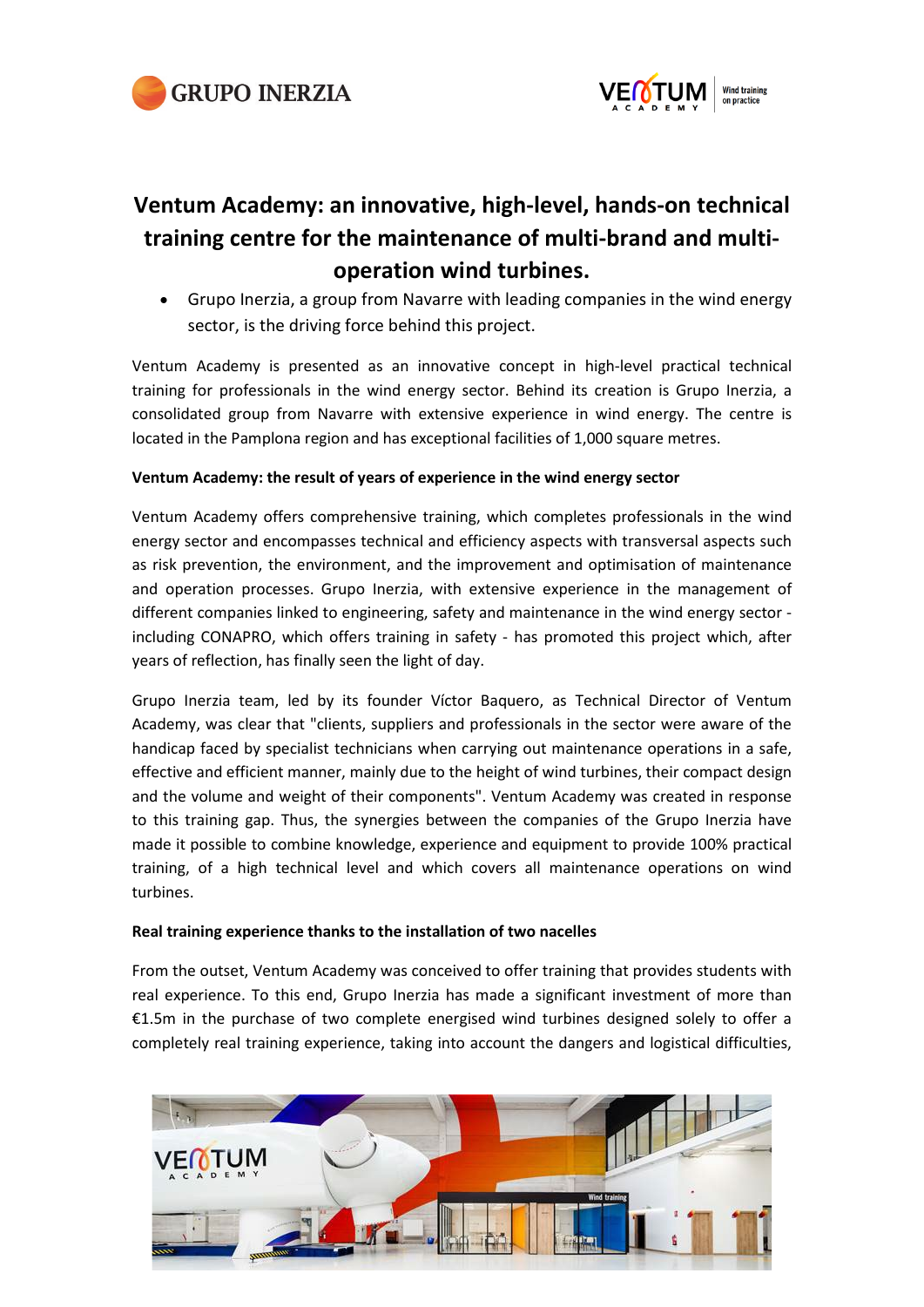



but in a controlled environment.

These are two two megawatt nacelles (wind turbine heads), Platform G8X. The two machines had worked for ten years (more than 150,000 hours) in a wind farm in Germany, generating more than 58,000 MW/h (corresponding to the electricity used by 4,000 households) and avoiding the emission of 22,300 TN of CO2.

Ventum Academy offers a battery of more than 40 courses grouped into 4 categories: from basic training for a less technical profile to highly technical and specific training for very complex operations.

Access to the courses requires certain skills, knowledge and previous experience depending on their complexity and is aimed at all professionals from wind farm maintenance companies, manufacturers, auditors, farm owners and all those agents who need access to wind towers for different prevention and maintenance operations.

All training courses are international in nature (English and Spanish) and are offered in small groups of between 4 and 6 people to guarantee learning and safety in the operations inside the nacelles.

#### **More information: www.ventumacademy.com**

GRUPO INERZIA will be attending/present **at WINDEUROPE2022 at STAND 3-B63** where you will be able to see a projection about the company, its facilities and training courses as well as different solutions in tooling, protection equipment and maintenance services offered by the Group.

### **About Grupo Inerzia**

GRUPO INERZIA is a group of companies that have been in the renewable energy market for more than two decades, applying criteria of high innovation and customer service orientation. Our business DNA brings together talent, knowledge and solutions in a global market in which we have a solid and operational presence.

Grupo Inerzia is an international company that has been working in the renewable energy sector since 2001. We have field staff and technicians who work to generate efficiency and increase the performance of the company and especially of its customers. Grupo Inerzia has a head office in Spain and another in the United States. The Group operates throughout the European Union, Asia and America.

Its activities are aimed at providing auxiliary and integral services to companies in the energy sector, as well as supplying materials aimed at guaranteeing the safety of workers.

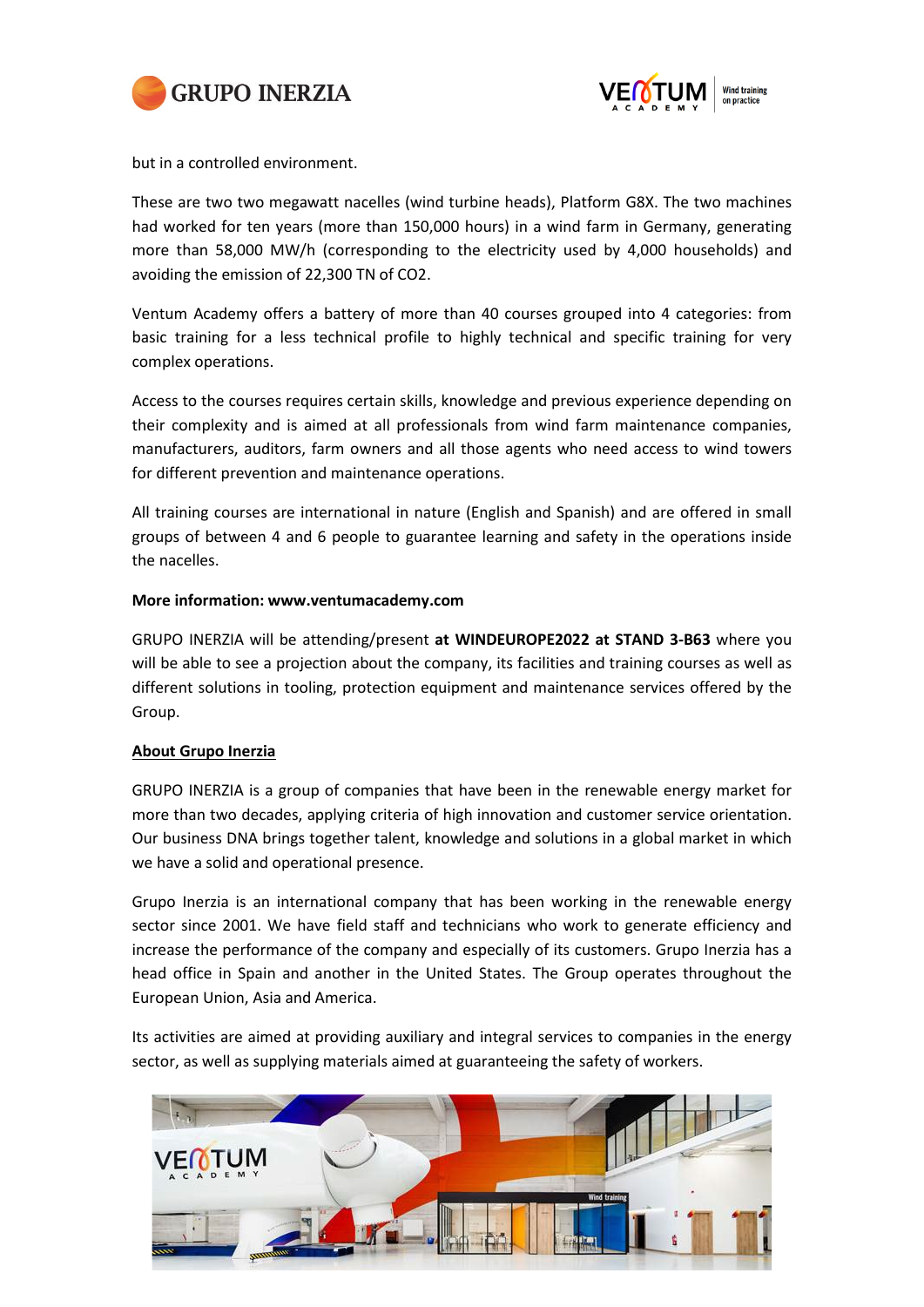



Its main lines of business are the design, manufacture and sale of lifting tools (NEM), sale of individual and collective protection equipment (CONAPRO), maintenance services (SERENA) and ORP training (CONAPRO) and now technical/practical training (VENTUM ACADEMY).



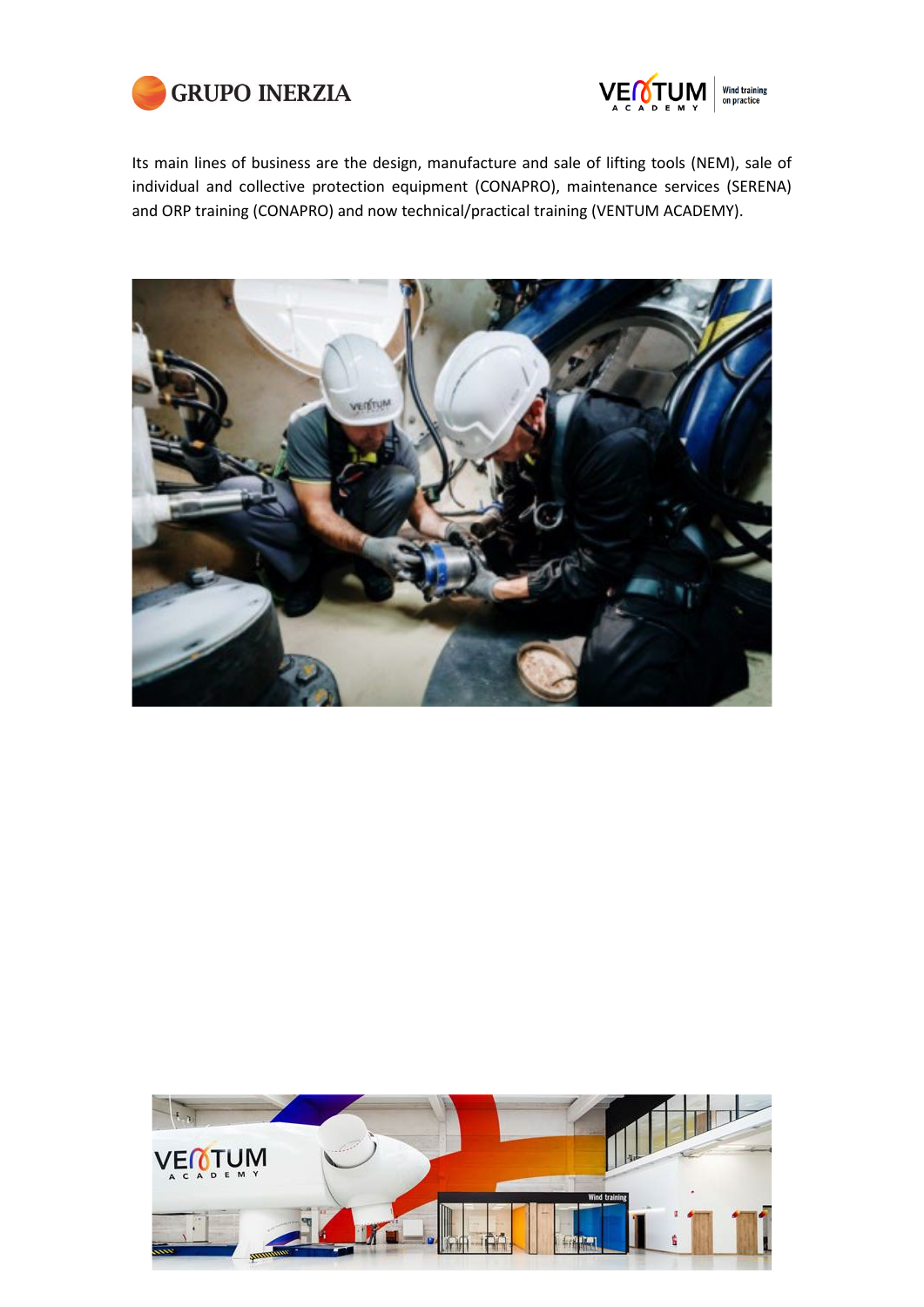